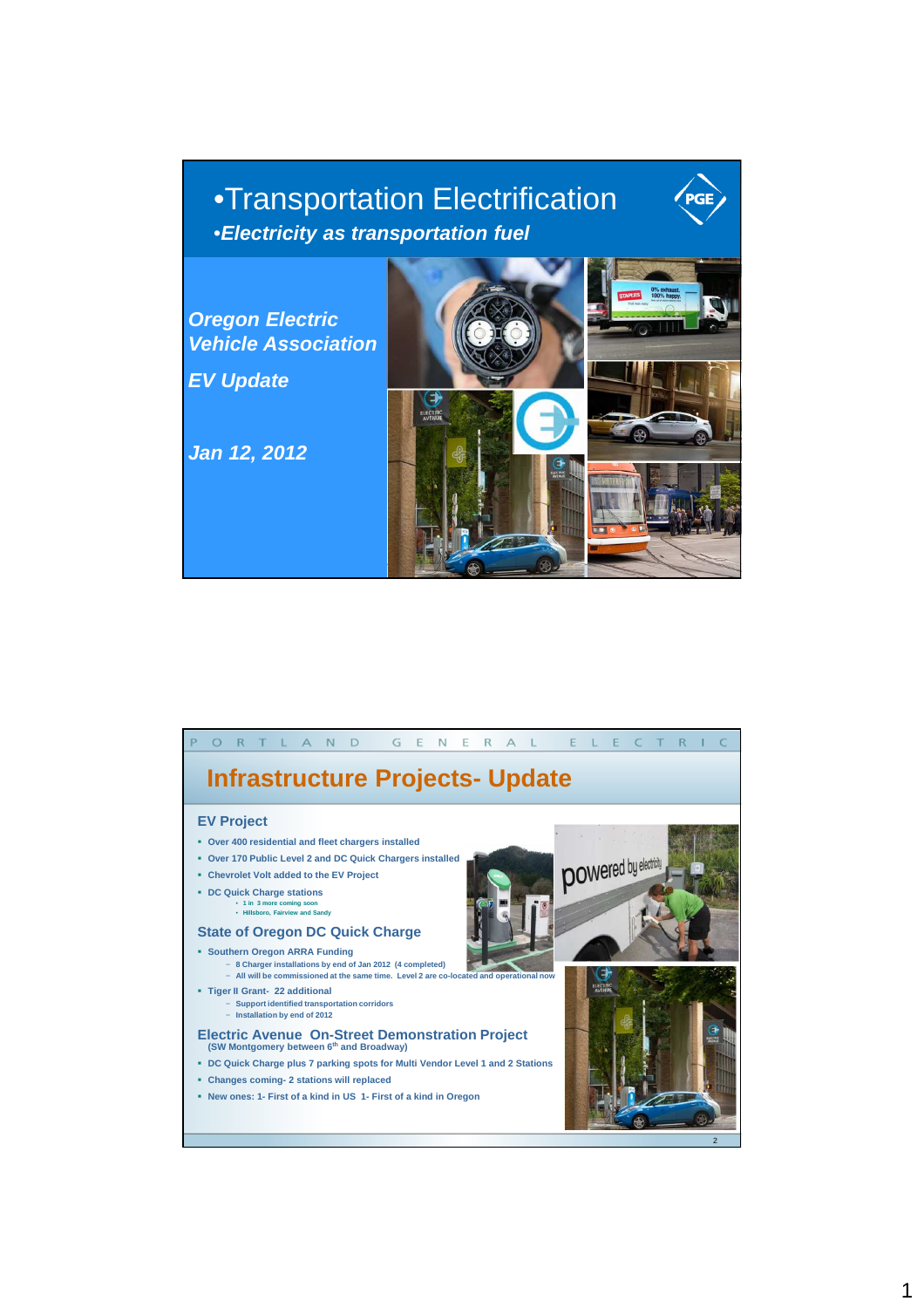|                                             | G E<br>N<br>T L A<br>N | R A               | ELE |  |  |  |
|---------------------------------------------|------------------------|-------------------|-----|--|--|--|
| Oregon: an early EV deployment market       |                        |                   |     |  |  |  |
| <b>Tesla Roadster</b>                       |                        | Spring 2010       |     |  |  |  |
| <b>Toyota Plug-in Prius</b>                 |                        | Jun. 2010         |     |  |  |  |
| Nissan Leaf                                 |                        | Dec. 2010         |     |  |  |  |
| <b>Ford Transit Connect EV</b>              |                        | May 2011          |     |  |  |  |
| <b>Smith Electric Newton Truck</b>          |                        | <b>Fall 2011</b>  |     |  |  |  |
| GM (Chevy) Volt                             |                        | <b>Fall 2011</b>  |     |  |  |  |
| Mitsubishi "i"                              |                        | <b>Fall 2011</b>  |     |  |  |  |
| <b>Ford Focus EV</b>                        |                        | <b>Early 2012</b> |     |  |  |  |
| <b>Freightliner Electric Truck</b>          |                        | <b>Early 2012</b> |     |  |  |  |
| Honda Fit EV                                |                        | <b>Jul. 2012</b>  |     |  |  |  |
| to come in 2012 - 2013<br>•Many more models |                        |                   |     |  |  |  |
|                                             |                        |                   |     |  |  |  |

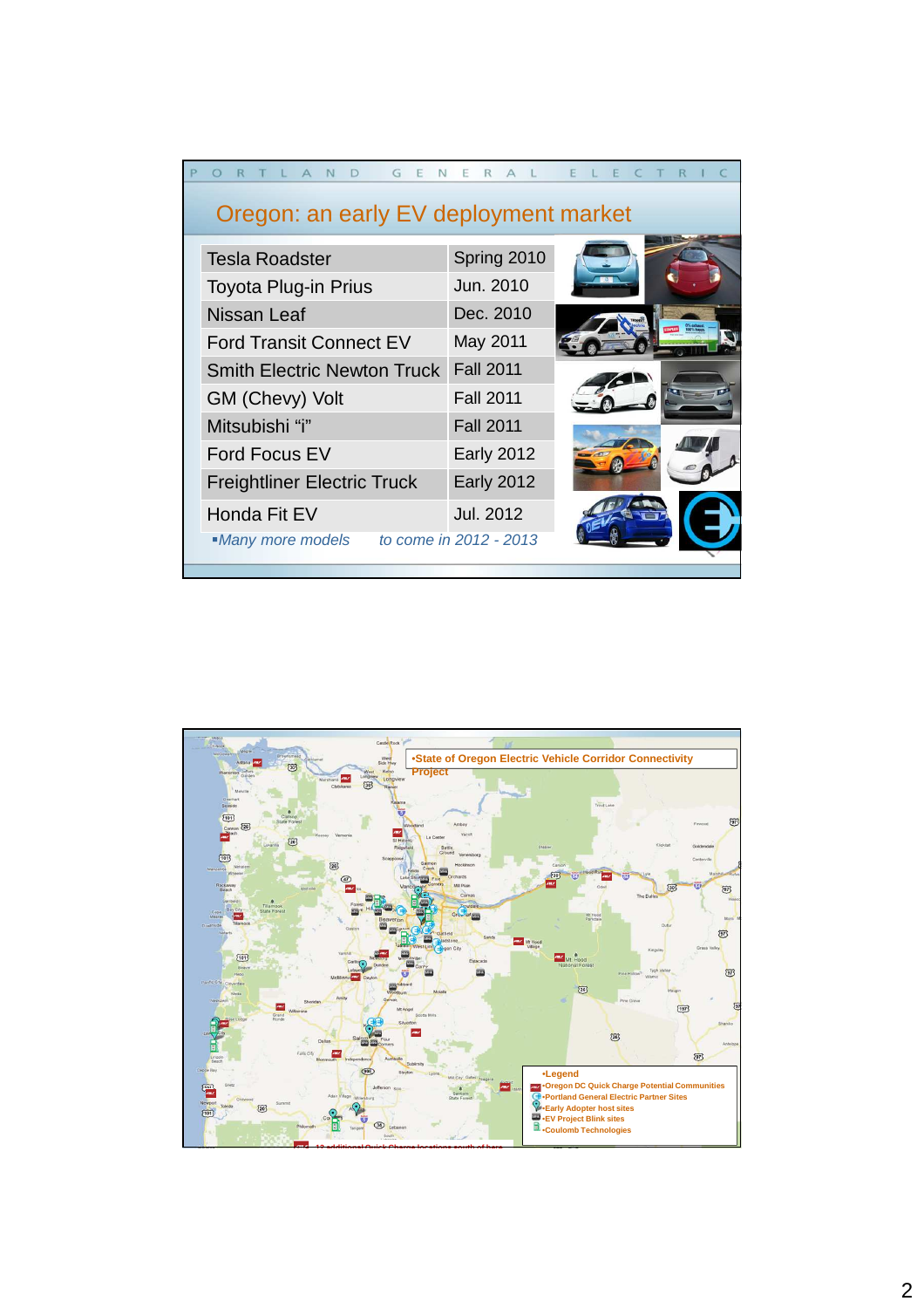|                                                | A N<br>$\mathsf{D}$                                          | G<br>E.<br>$\mathbb N$<br>E<br>$\mathsf{R}$<br>$\Delta$ |                                                                                     |  |  |
|------------------------------------------------|--------------------------------------------------------------|---------------------------------------------------------|-------------------------------------------------------------------------------------|--|--|
| Will all charging locations work with my car?? |                                                              |                                                         |                                                                                     |  |  |
| <b>Level 1</b>                                 | 120<br>volts<br><b>Dedicated</b><br>outlet                   | $\mathbf{I}$                                            | All new cars will<br>come with a special<br>cordset to plug into<br>120 volt outlet |  |  |
| <b>Level 2</b>                                 | 208 or<br>240<br>volts<br><b>Special</b><br><b>Connector</b> |                                                         | <b>Most new vehicles</b><br>will come with this<br>standard connector               |  |  |
| <b>DC</b><br><b>Quick</b><br><b>Charge</b>     | $\mathbf{R}$<br><b>Phase</b><br><b>Power</b>                 | L                                                       | <b>Nissan Leaf</b><br><b>Mitsubishi</b><br><i>i</i> -Miev                           |  |  |
|                                                |                                                              |                                                         | 5                                                                                   |  |  |

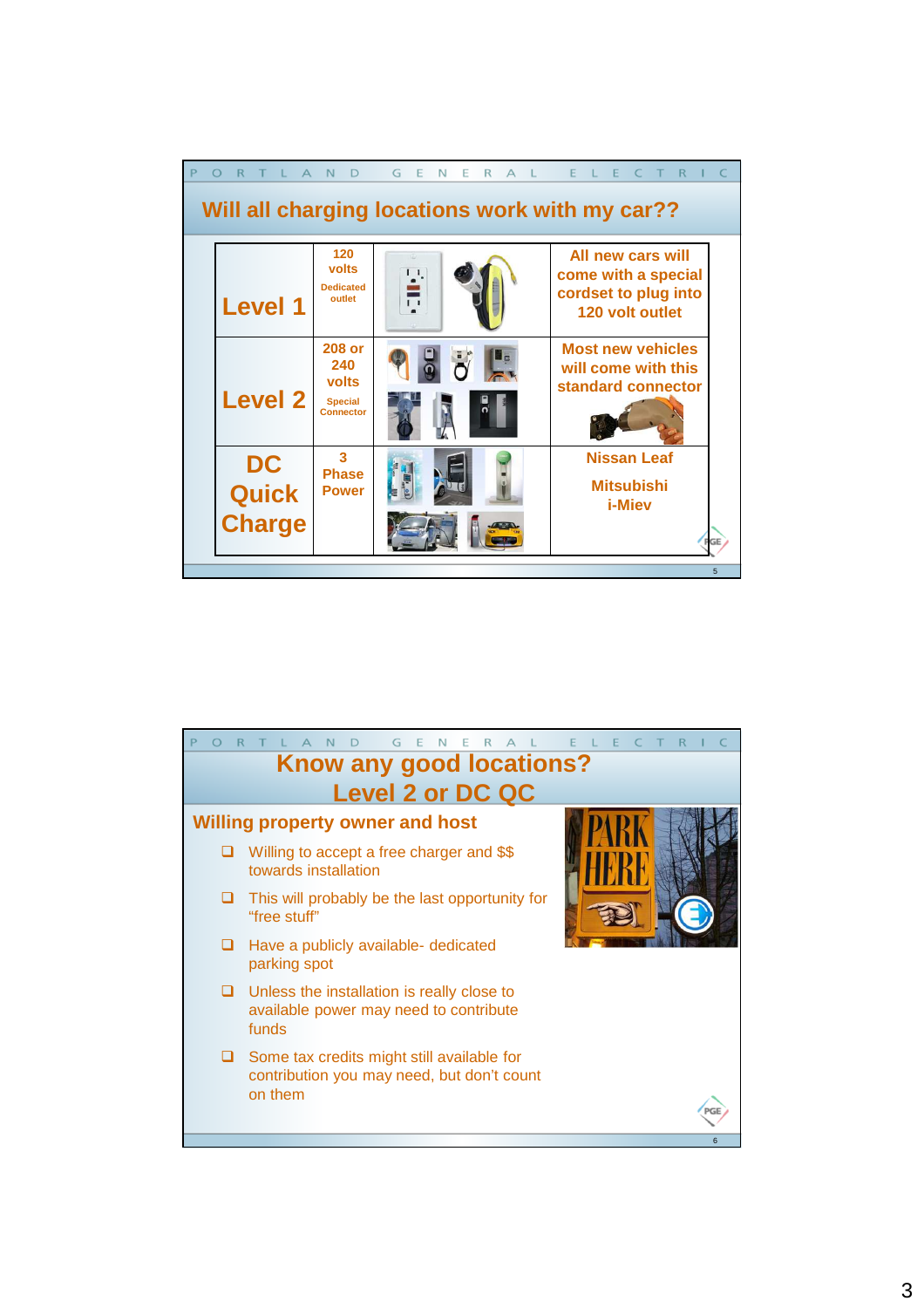